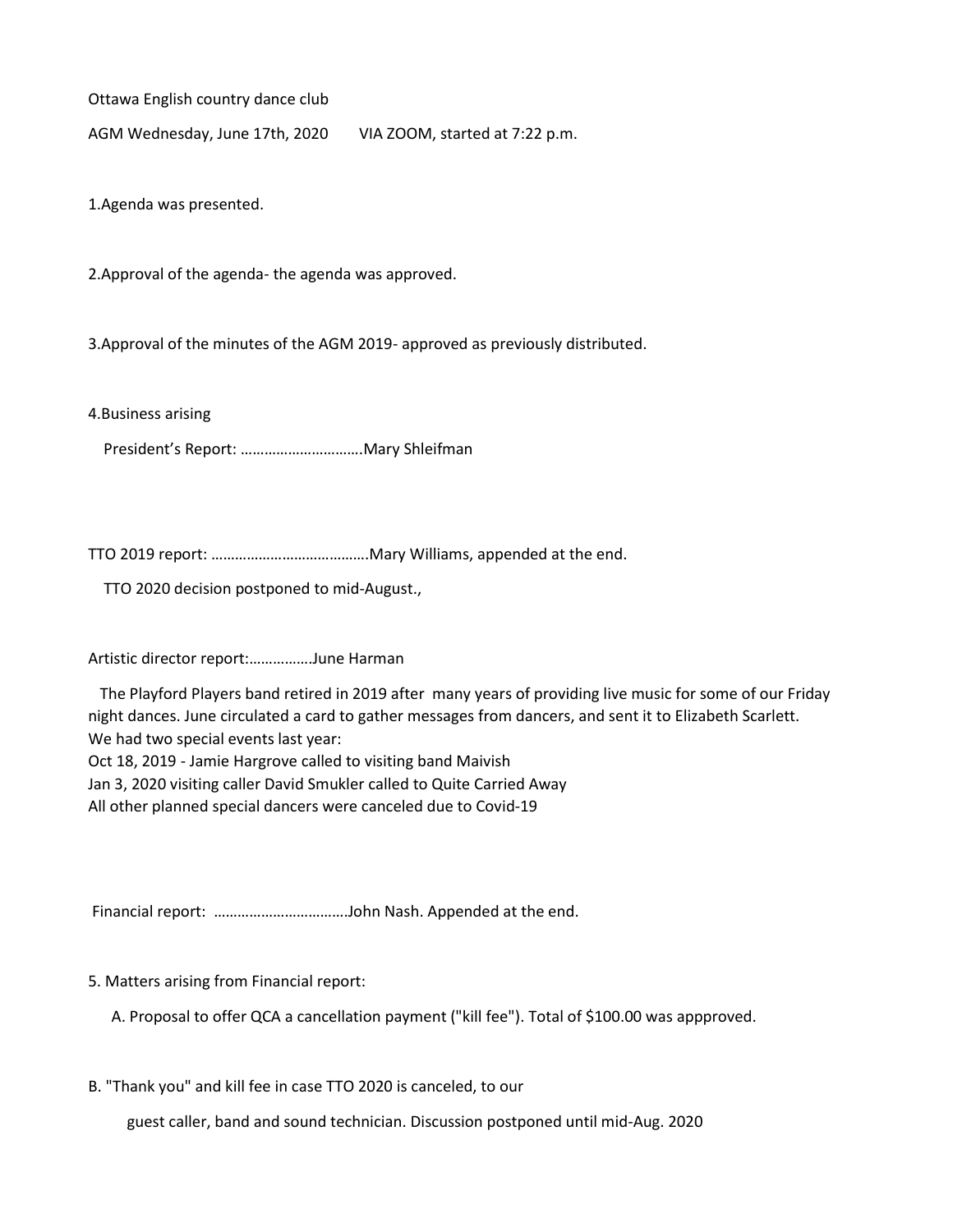## C. Proposal to offer returning members a \$10 fee reduction

on full membership, when we return to dance. Approved.

6.Election of officers for the coming season with hope. All officers agreed to stay on.

Executive for 2020-21

| -Suzanne Sakaluk agreed to take on our Facebook page. |  |
|-------------------------------------------------------|--|
| -All members should 'like' our Facebook page.         |  |

Artistic Director………………….June Harman

TTO Ball chair………………………….Mary Williams

Members at large…………………….David Shleifman

Specific Volunteer Roles -everyone is willing to carry on.

Registration of Members……………………………………….Antonia and Joey

Caller organization/roster maker……………………………….Michelle Sutherland

Refreshments……………………………………………………Edward, Andrew and Robert

Librarian (CDs, instructions, scores)…………..............……….John Nash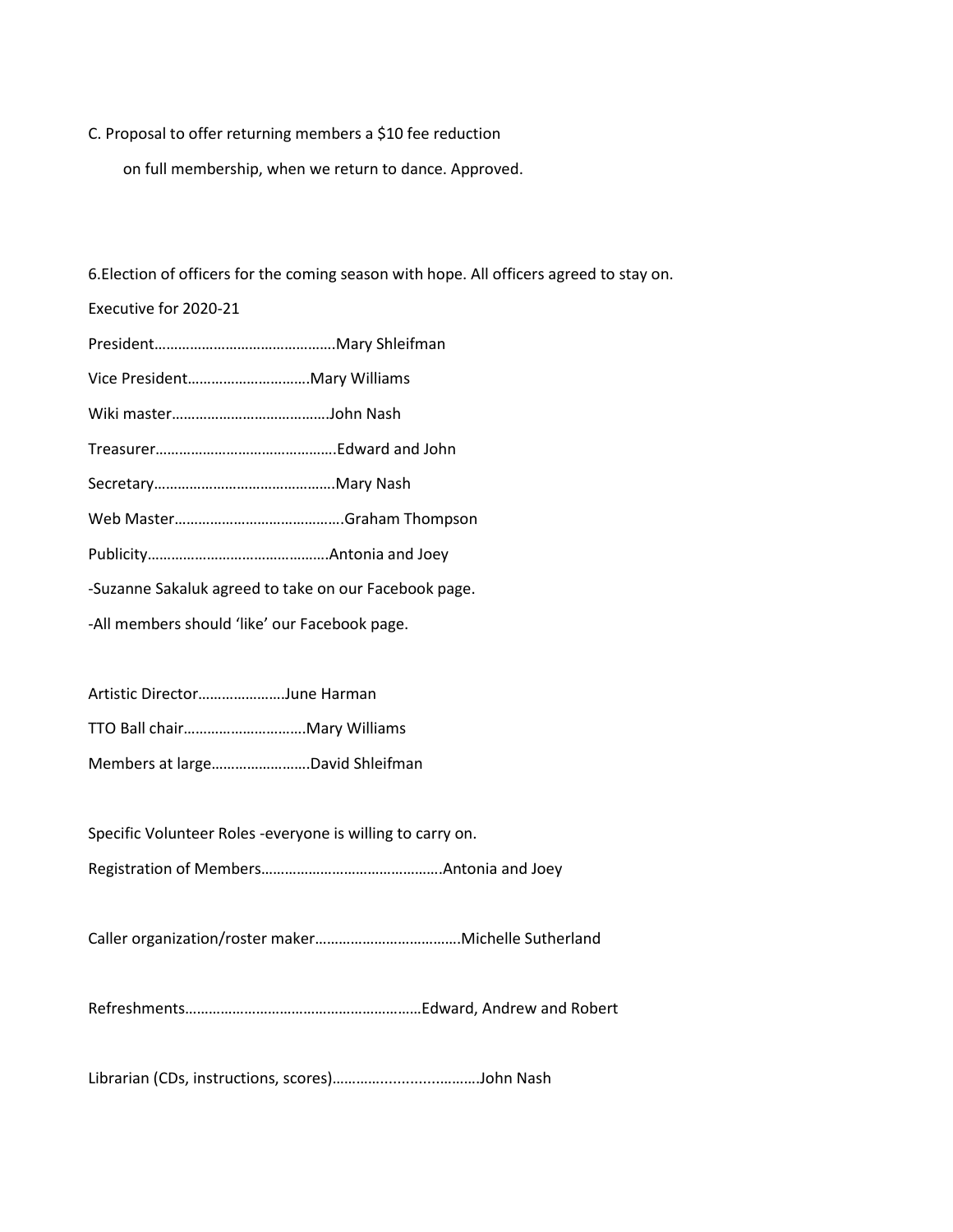Teachers for Beginners………………………………………….Michelle Sutherland

Board and easel, record of dances…………………………...….Graham Thompson

Amplifier and mic pack………………………………….............Graham Thompson

Club computer and amplifier………………………………........David Shleifman

Hall booker………………………………………………............Mary Williams

Brochure production…………………………………………….June Harman

Band liason……………………………………………………...June Harman

8. Other business:

A. Secretary for executive meetings. Exec. Meeting followed the AGM

B. Return to dancing-it was suggested that we try to get together virtually on a regular basis and try lectures and small talks.

Other? No other business was discussed.

Callers

Mary Williams, Sara Lawson, John Nash, June Harman, Jamie Hargrove, Greg Reynolds

(McNabb CC) Mary Shleifman

Bands-Quite Carried Away

9. Adjournment at 7:55 p.m.

Respectfully submitted, Mary M. Nash, Secretary to the AGM